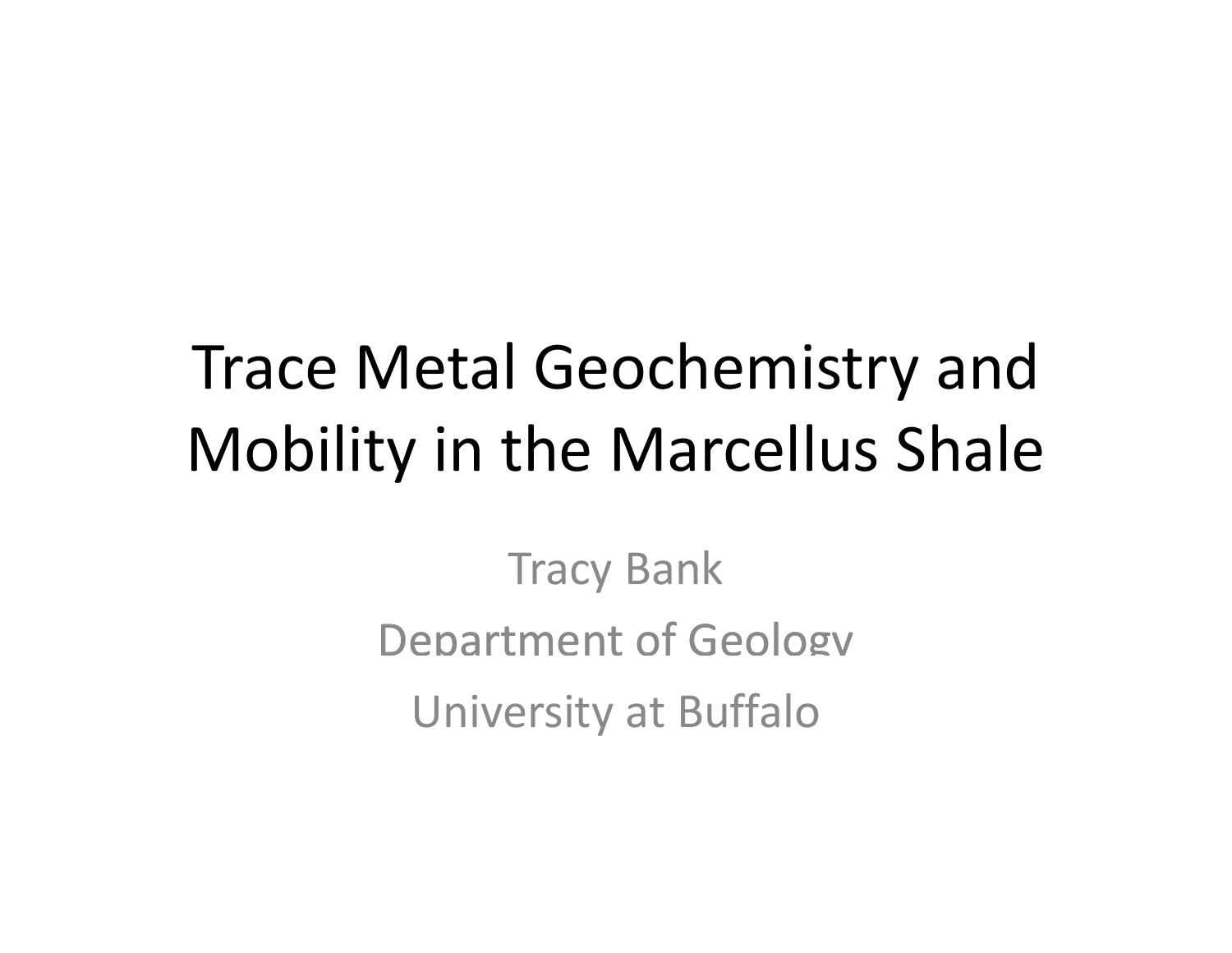# Marcellus Shale Samples

- 22 samples including core, outcrop and well cuttings
- •All samples from NY and northern PA
- 16 core and outcrop samples analyzed

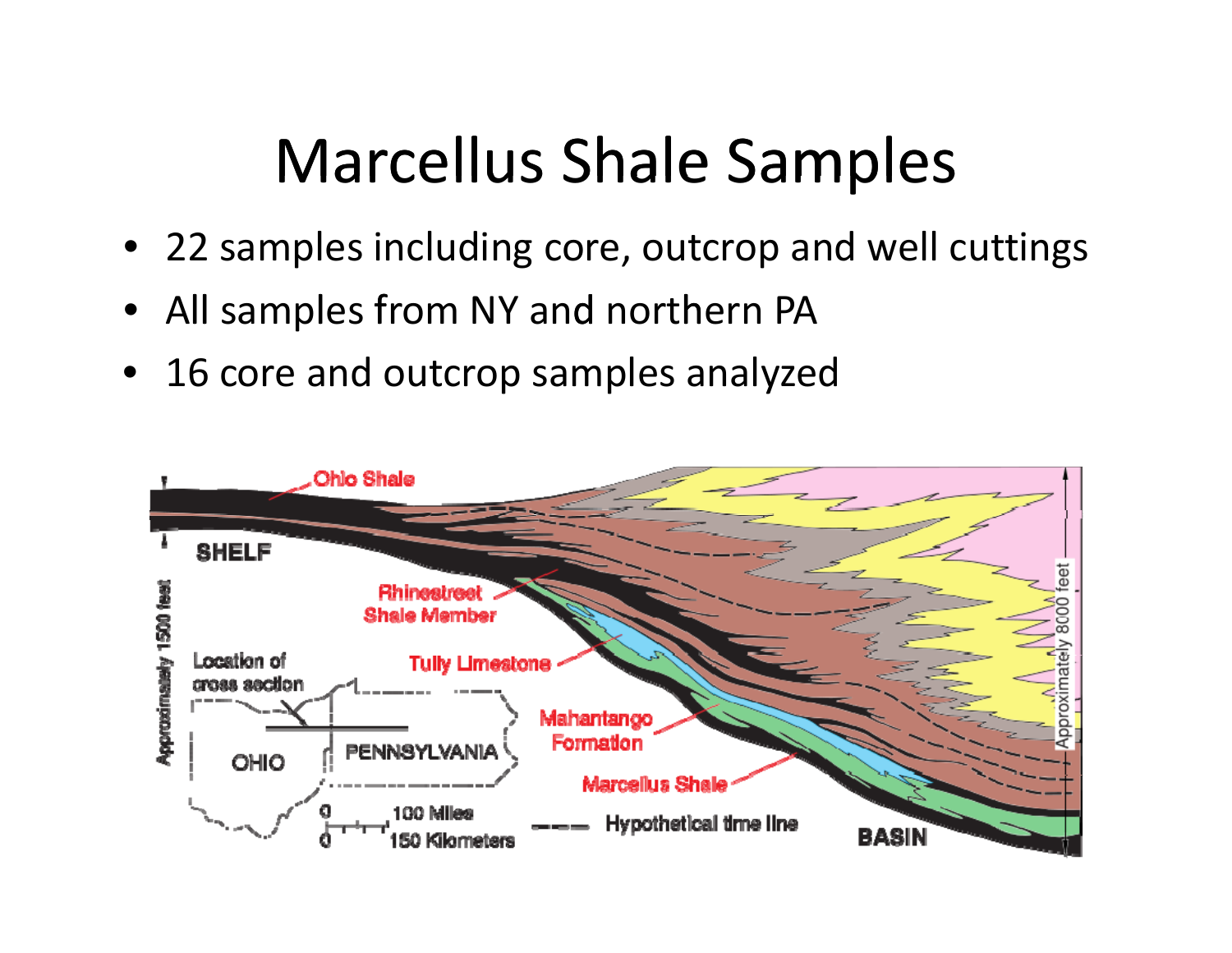# Shale Mineralogy & Geochemistry

- Mineralogy is dominated by quartz (19‐56%), calcite ( 3-15%), feldspars (few %), pyrite ( 3-7%), and clay minerals (42‐69%)
- Clay minerals are dominated by illite, Fe-chlorite, Mg‐chlorite, and kaolinite
- Total Organic Carbon (TOC) of samples ranges from2.4–13.7 wt %
- Mineralogy of outcrop and core samples differs slightly
	- –Cores contain more calcite (up to 15 wt%)
	- –– Outcrops contain more quartz ( 47 wt % vs ~30 wt%)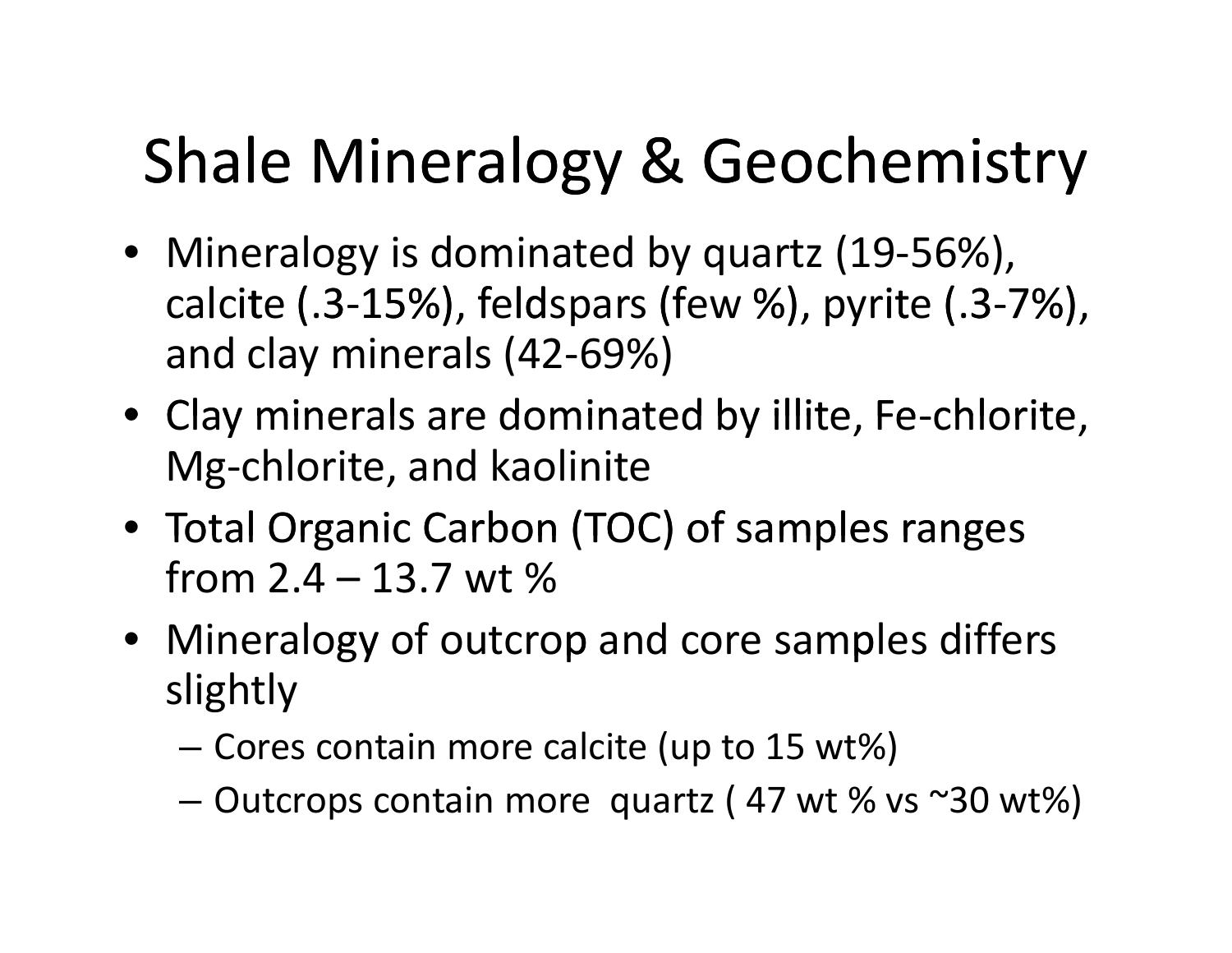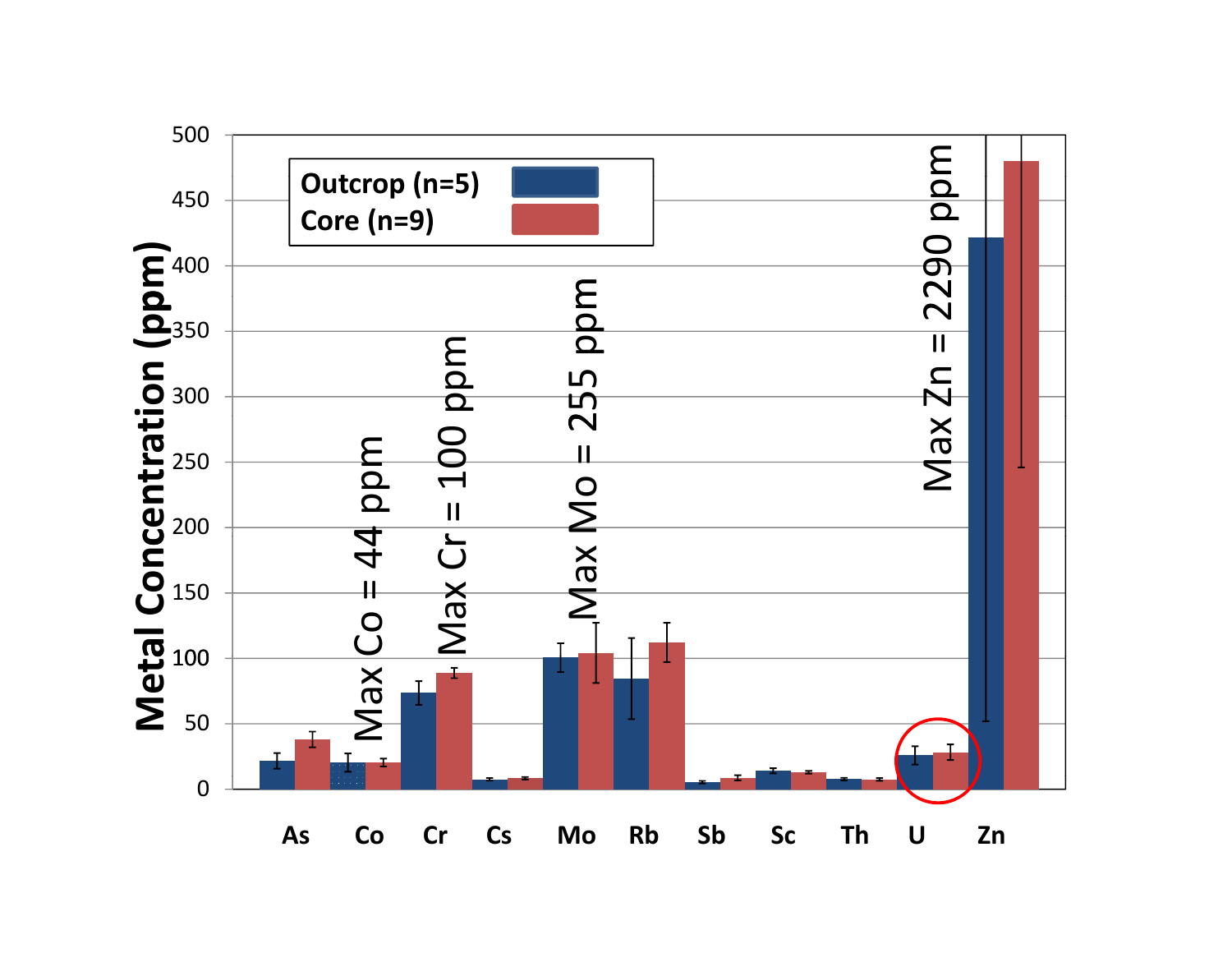# Uranium in the Marcellus Shale

- Uranium concentrations range from 8‐53 ppm
- Concentrations up to 100 ppm reported in other studies
- Uranium is elevated due to reducing conditions in the shale which likely favour insoluble U(IV) and/or U sorption onto organic matter
- Uranium is positively correlated to TOC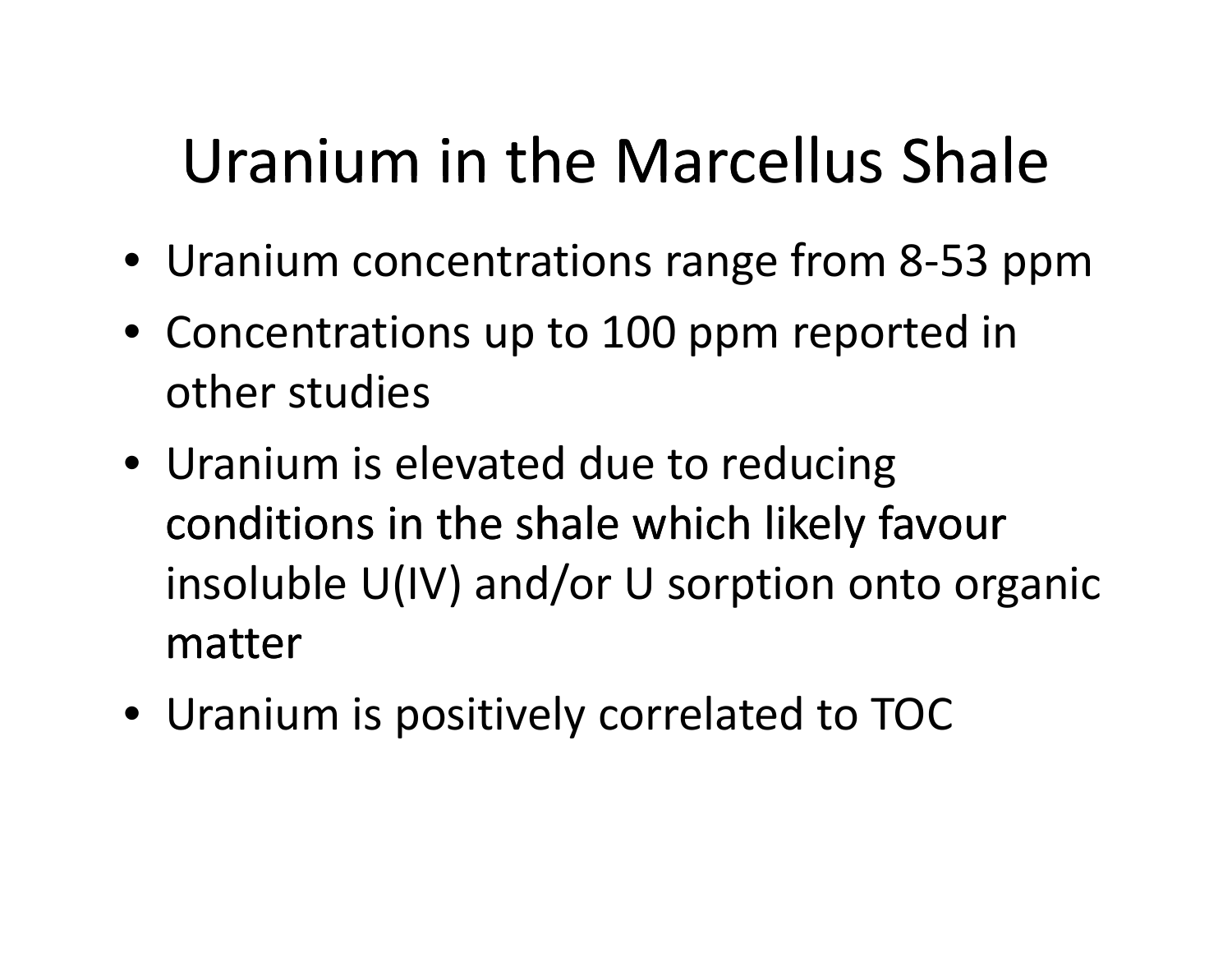#### Uranium vs TOC

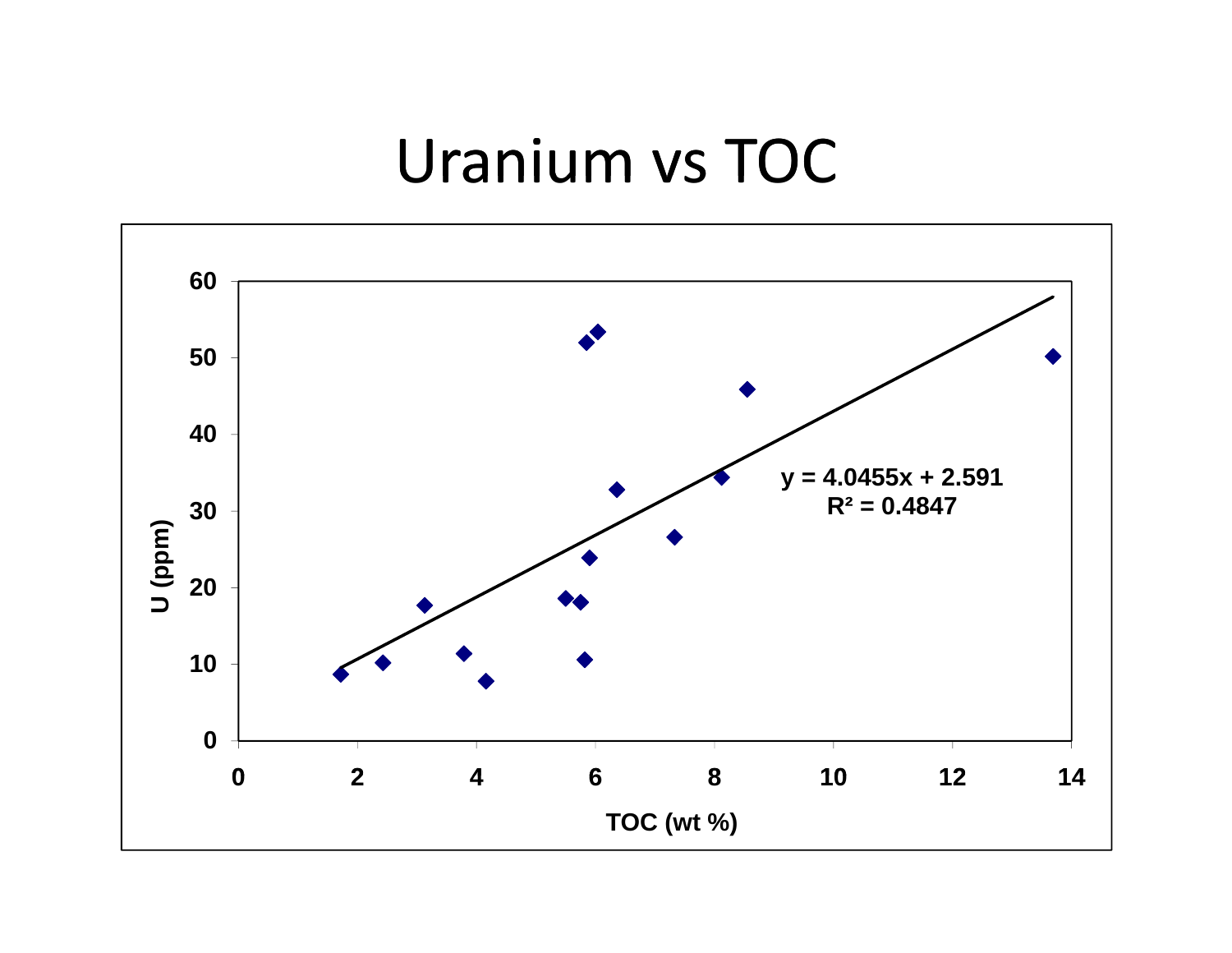#### Uranium vs TOC

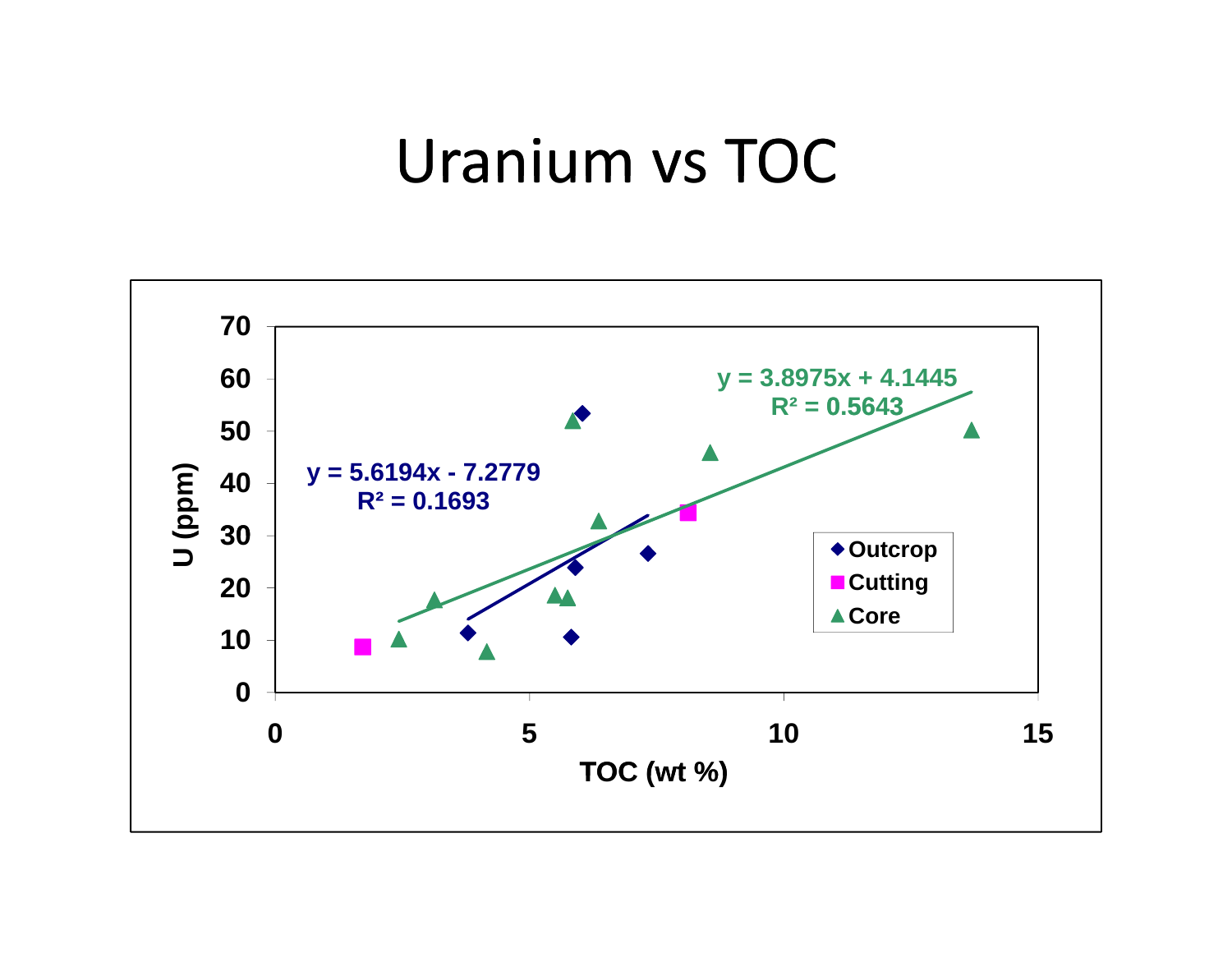## ELEMENT MAPPING TOF SIMS

• Used to identify physical and chemical relationship between metals and organic matter

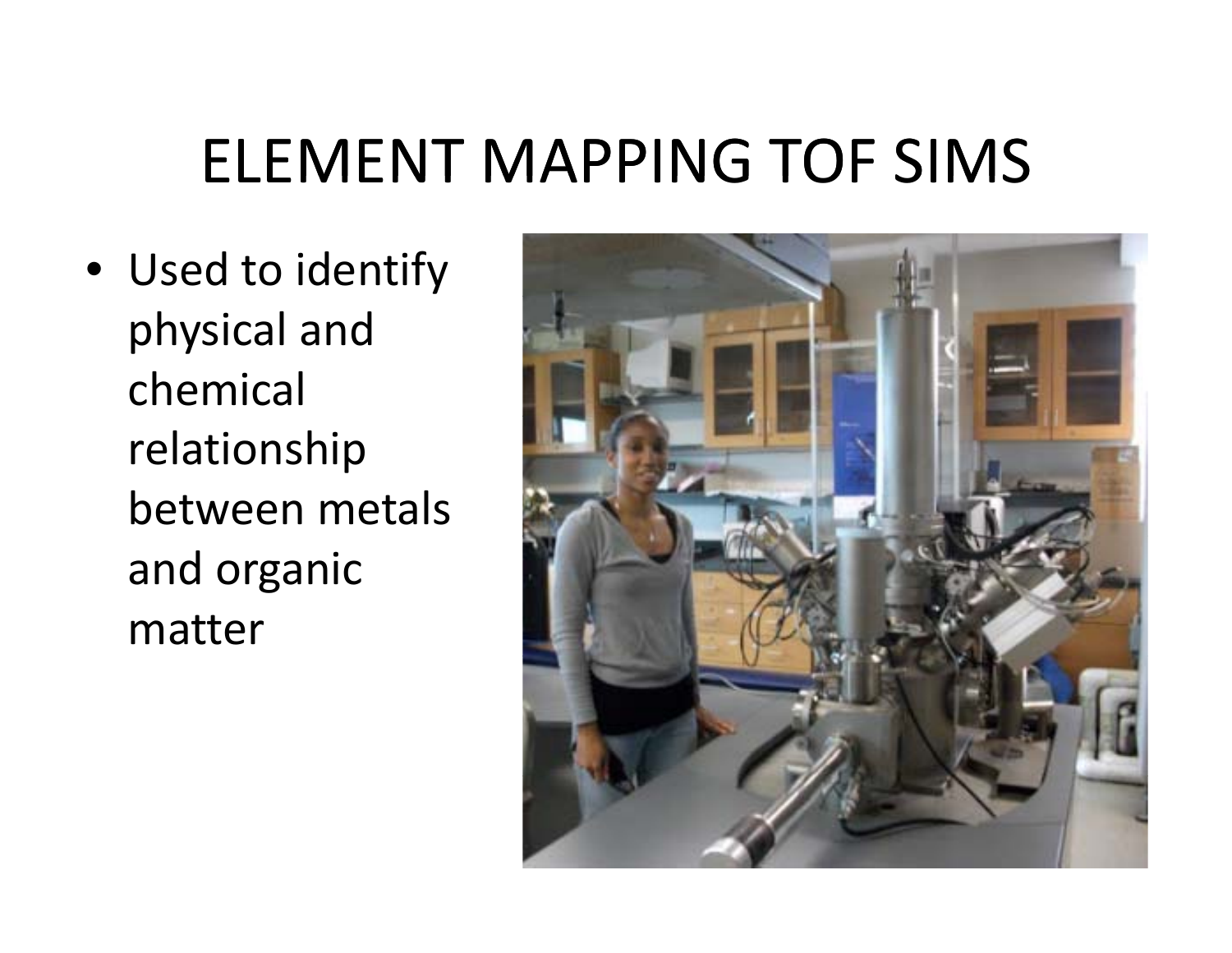## Uranium and Hydrocarbons



Hydrocarbon

Hydrocarbon UH+

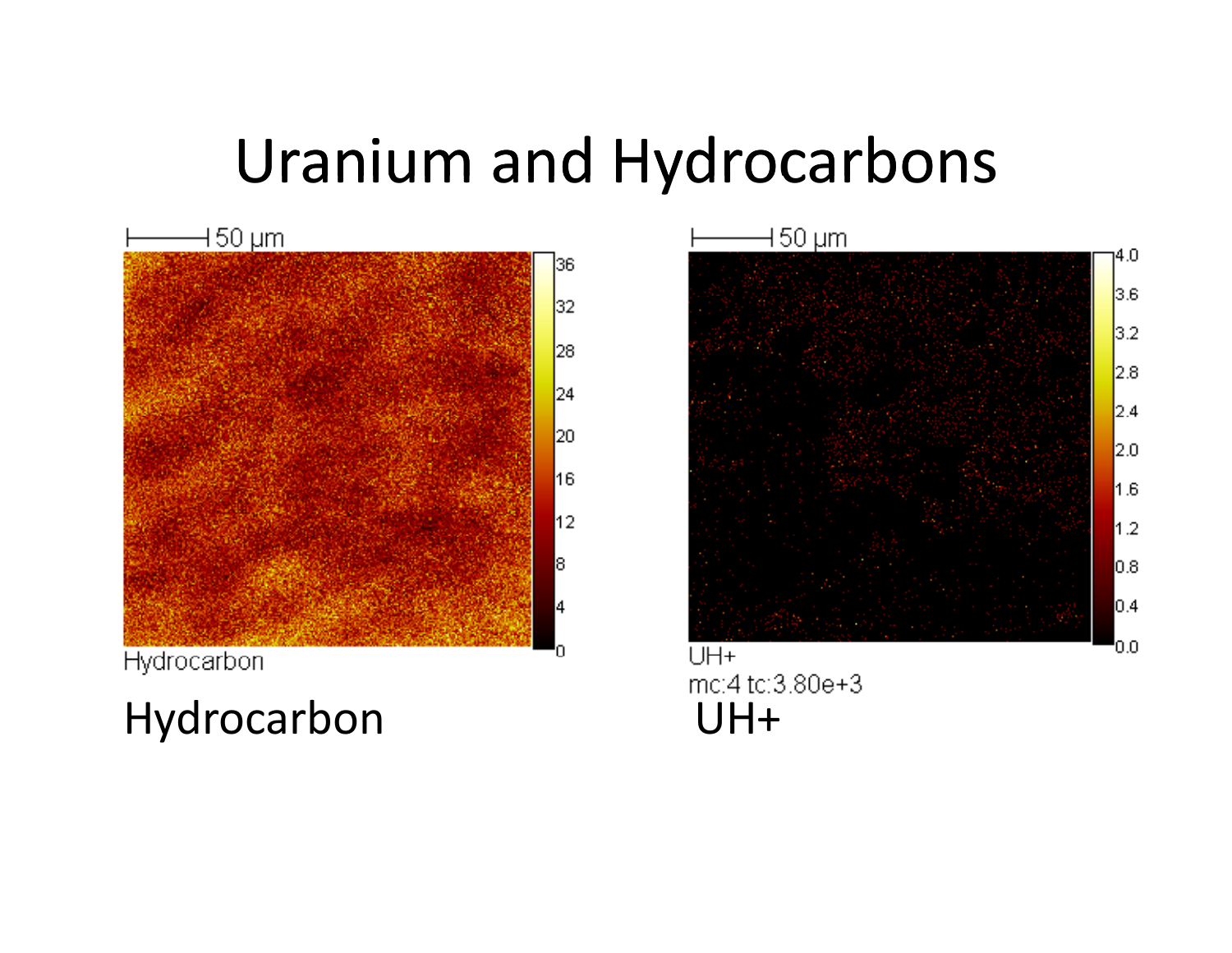## Uranium and Hydrocarbons



Uranium + Hydrocarbons  $mc:3$  to:5.10e+3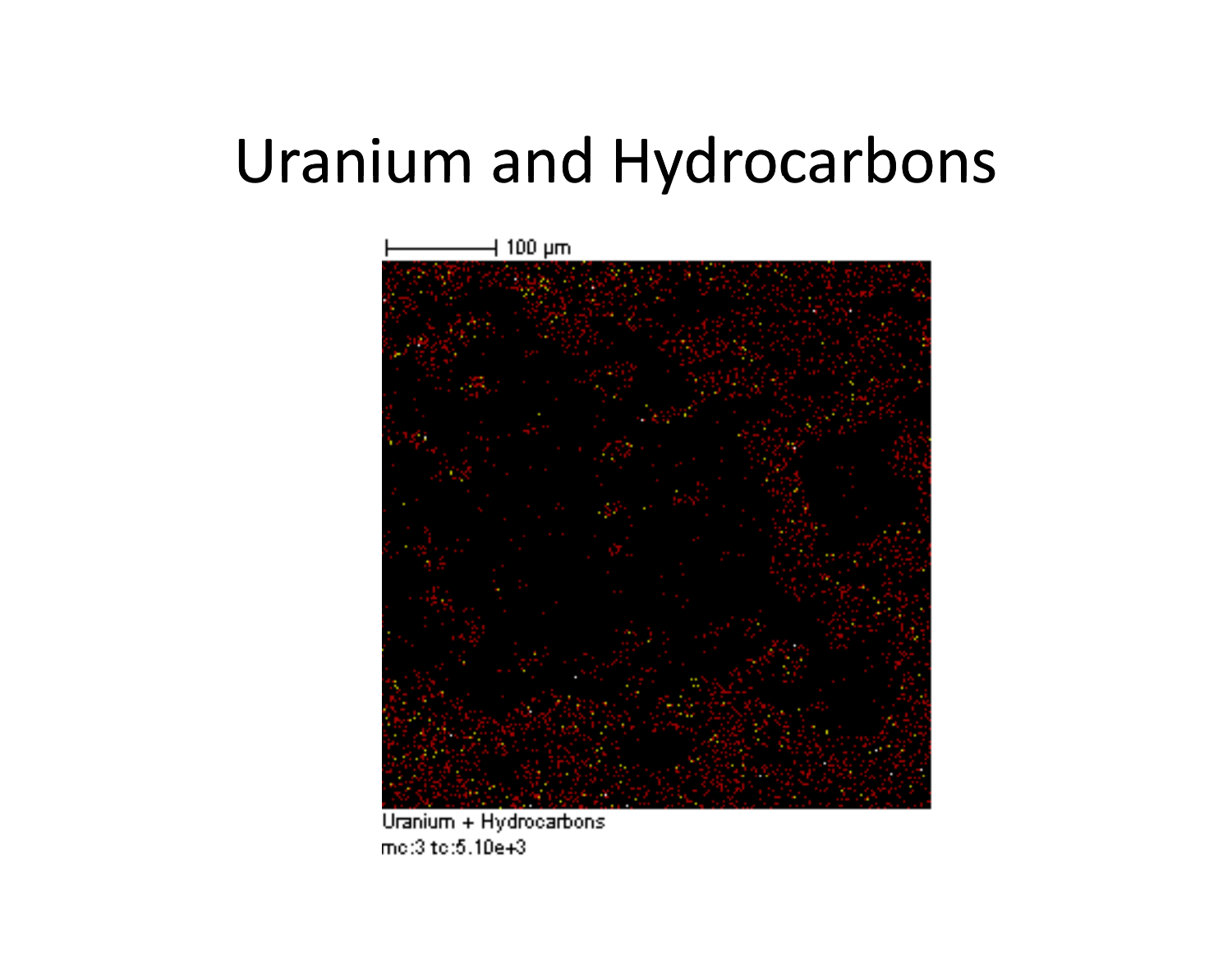### Chromium and Uranium

 $3.0$ 

 $2.8$ 

2.5

2.3

2.0

1.8

1.5

 $1.3$ 

 $1.0$ 

0.8

 $0.5$ 

 $0.3$ 

0.0



mc:2 tc:1.53e+3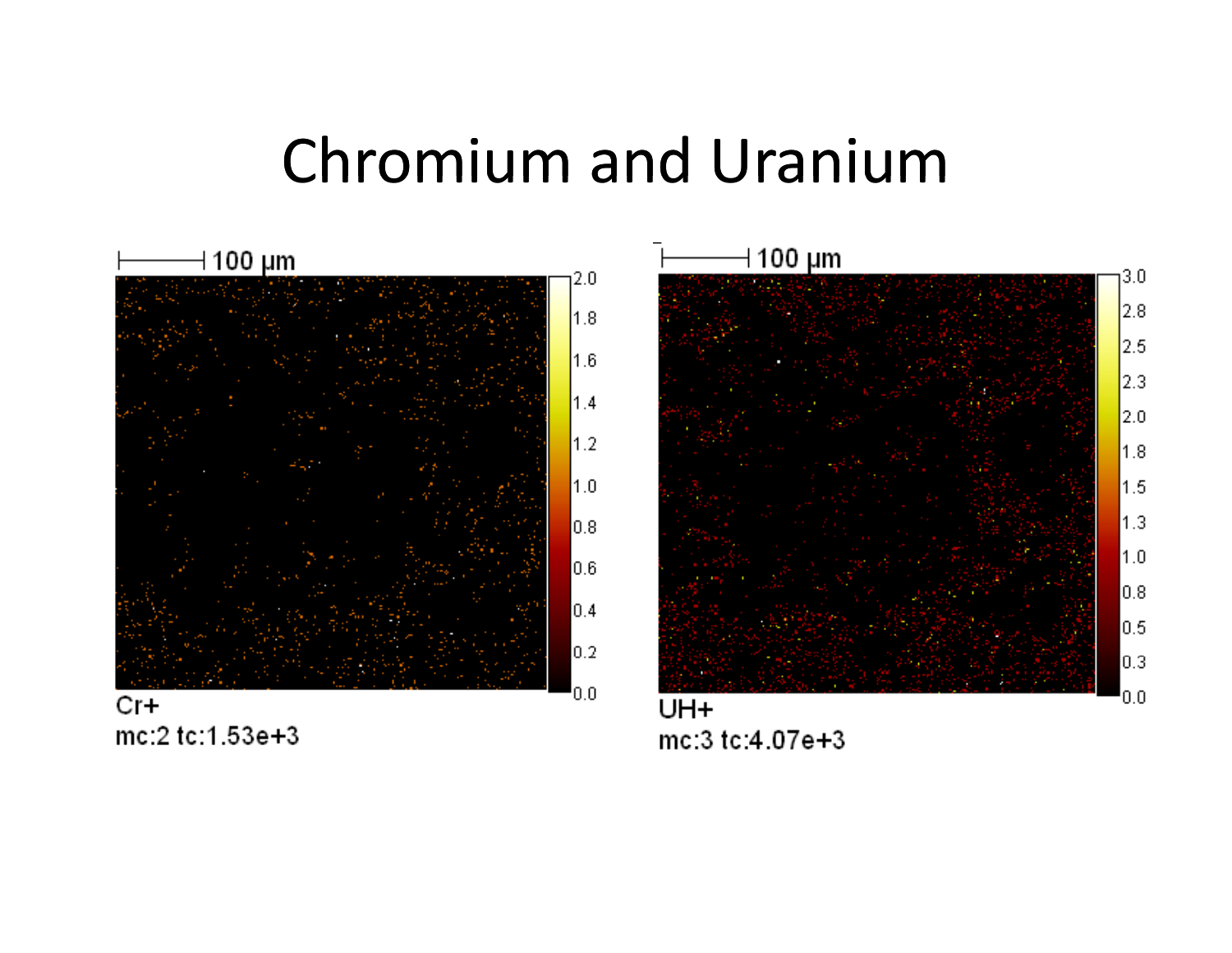### Uranium Mobility

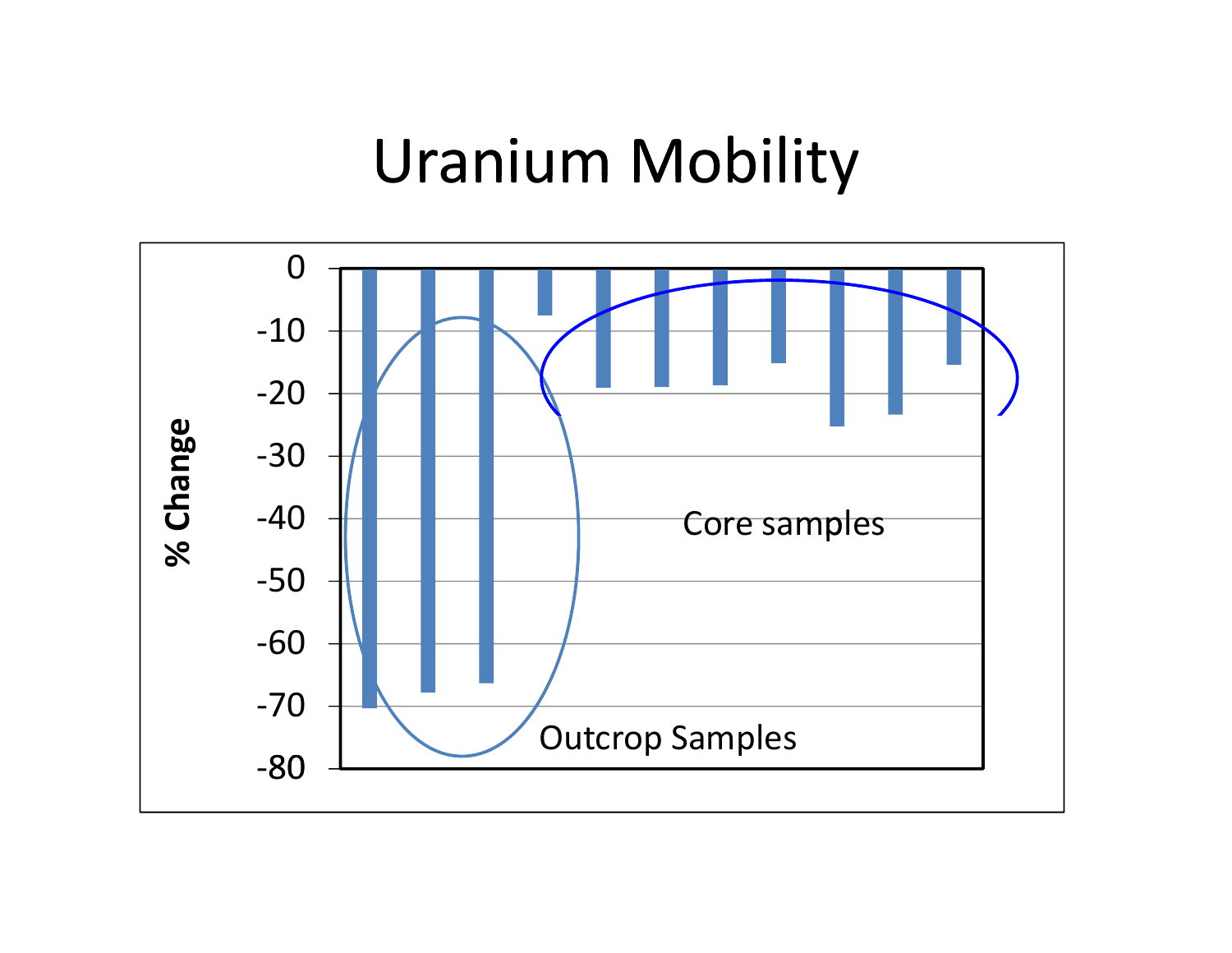## Results to Date

- $\bullet\,$  Heavy (and toxic) metals are associated with the organic matter in the Marcellus Shale i
- Association is both physical and chemical
- •Metal concentrations increase in the most organic‐rich shales
- A percentage of the metal is extractable by HCl and oxidizing fluids
- Flowback fluids are going to be "enriched" in these heavy metals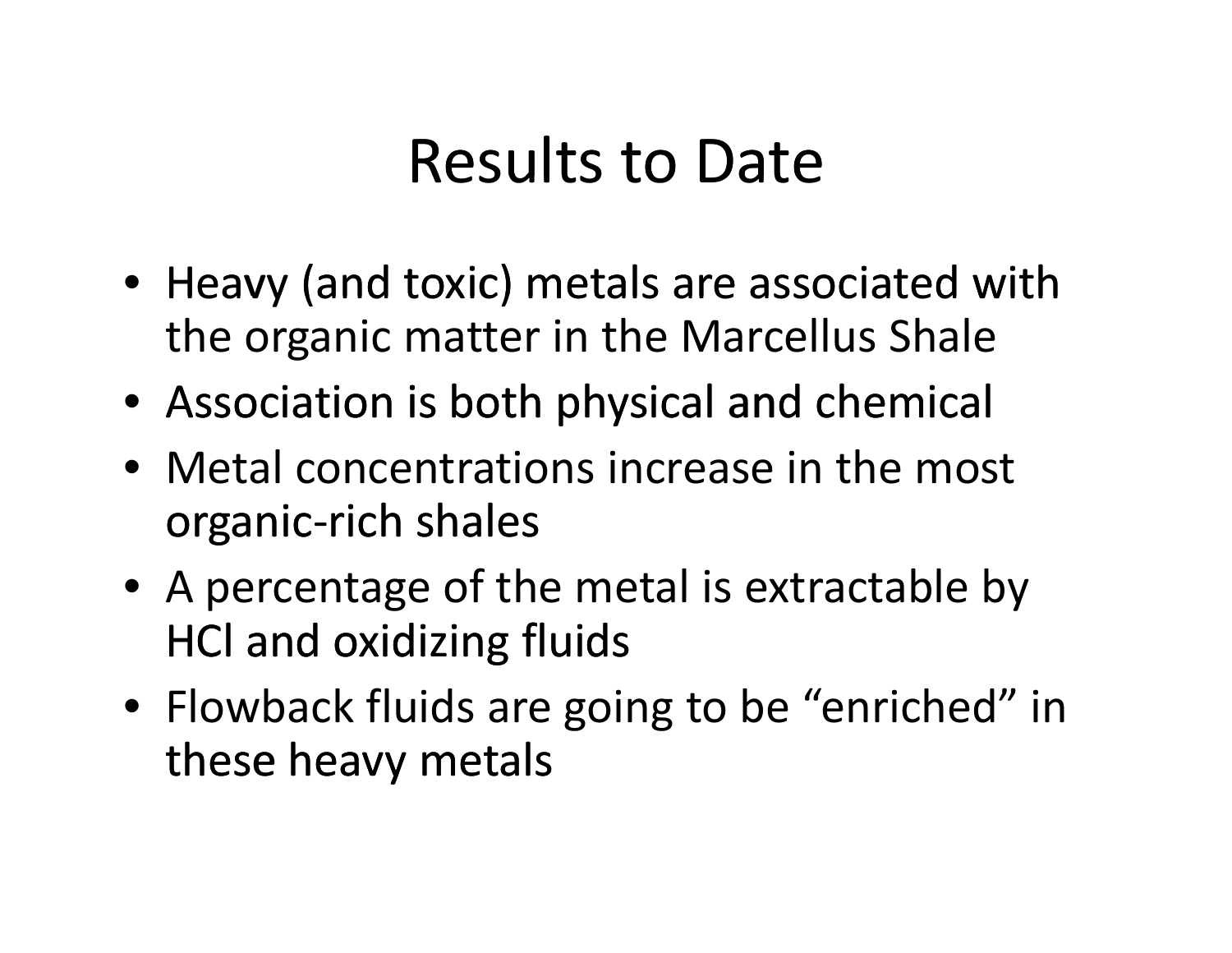#### **Trace Metal Chemistry and Mobility in the Marcellus Shale**

Tracy L. Bank University at Buffalo

*The statements made during the workshop do not represent the views or opinions of EPA. The claims made by participants have not been verified or endorsed by EPA.*

Drilling and "fracing" of the Marcellus shale causes fluid-rock interactions that have the potential to mobilize metals that are naturally enriched in the shale. While the concentrations of these metals are low, their mobilization from the solid, through redox reactions and leaching, is cause for further study.

In a series of studies, the trace metal geochemistry of the Marcellus Shale and the extractability of select metals through fluid‐rock interactions have been determined. The studies were completed on 16 shale samples including outcrop, well core, and well cuttings from western New York and Pennsylvania. Instrumental neutron activation analysis (INAA) was used to determine the concentrations of metals in the shale samples prior to any chemical treatment. The analysis indicates that the Marcellus Shale is enriched in barium, uranium, chromium, and zinc, among other metals (Table 2). For comparison, the maximum contaminant level (MCL) in the United States for barium, uranium, chromium, and zinc are 2 ppm, 30 ppb, 50 ppb, and 5 ppm, respectively. It is likely that the barium concentrations reported here are elevated due to contamination from drilling mud which commonly contains barium. This would explain the very high concentration of barium in cuttings and the increased concentration in core compared to outcrop samples (which would not be contaminated).

| <b>Metal</b>   | <b>Outcrop Average</b><br>(range) $n = 3$ | <b>Core Average</b><br>$(range)$ n= 9 | <b>Cutting Average</b><br>$(range)$ n=4 | <b>Sample Average</b><br>$(range)$ n=16 |
|----------------|-------------------------------------------|---------------------------------------|-----------------------------------------|-----------------------------------------|
| <b>Barium</b>  | 670 ppm                                   | 1000 ppm                              | 1925 ppm                                | 1314 ppm                                |
|                | (500-900 ppm)                             | (*BDL-2000 ppm)                       | (900-3600 ppm)                          | (BDL-3600 ppm)                          |
| <b>Uranium</b> | 30 ppm                                    | 28 ppm                                | 17 ppm                                  | 26 ppm                                  |
|                | (11-53 ppm)                               | (10-50 ppm)                           | $(9-34 ppm)$                            | $(9-53$ ppm)                            |
| Chromium       | 70 ppm                                    | 86 ppm                                | 98 ppm                                  | 86 ppm                                  |
|                | $(53 - 100$ ppm)                          | (70-100 ppm)                          | $(70-120$ ppm $)$                       | (53-120 ppm)                            |
| Zinc           | 515 ppm                                   | 526.3 ppm                             | $403$ ppm                               | $496$ ppm                               |
|                | $(*BDL - 660)$                            | (BDL-2290 ppm)                        | (BDL-530 ppm)                           | (BDL-2290)                              |

**Table 2. Selected Metal Concentrations in Marcellus Shale**

\*BDL = Below Detection Limit (Ba = 100 ppm,  $U = 0.5$  ppm,  $Cr = 10$  ppm,  $Zn = 50$  ppm)

The concentration of metals in the shale generally increases as the concentration of total organic carbon increases. This is likely because conditions that favor the preservation of organic matter during shale formation also favor the deposition of metals in a reduced state. This is of interest because natural gas developers naturally target regions with the higher concentration of organic matter which are also the most metal‐rich.